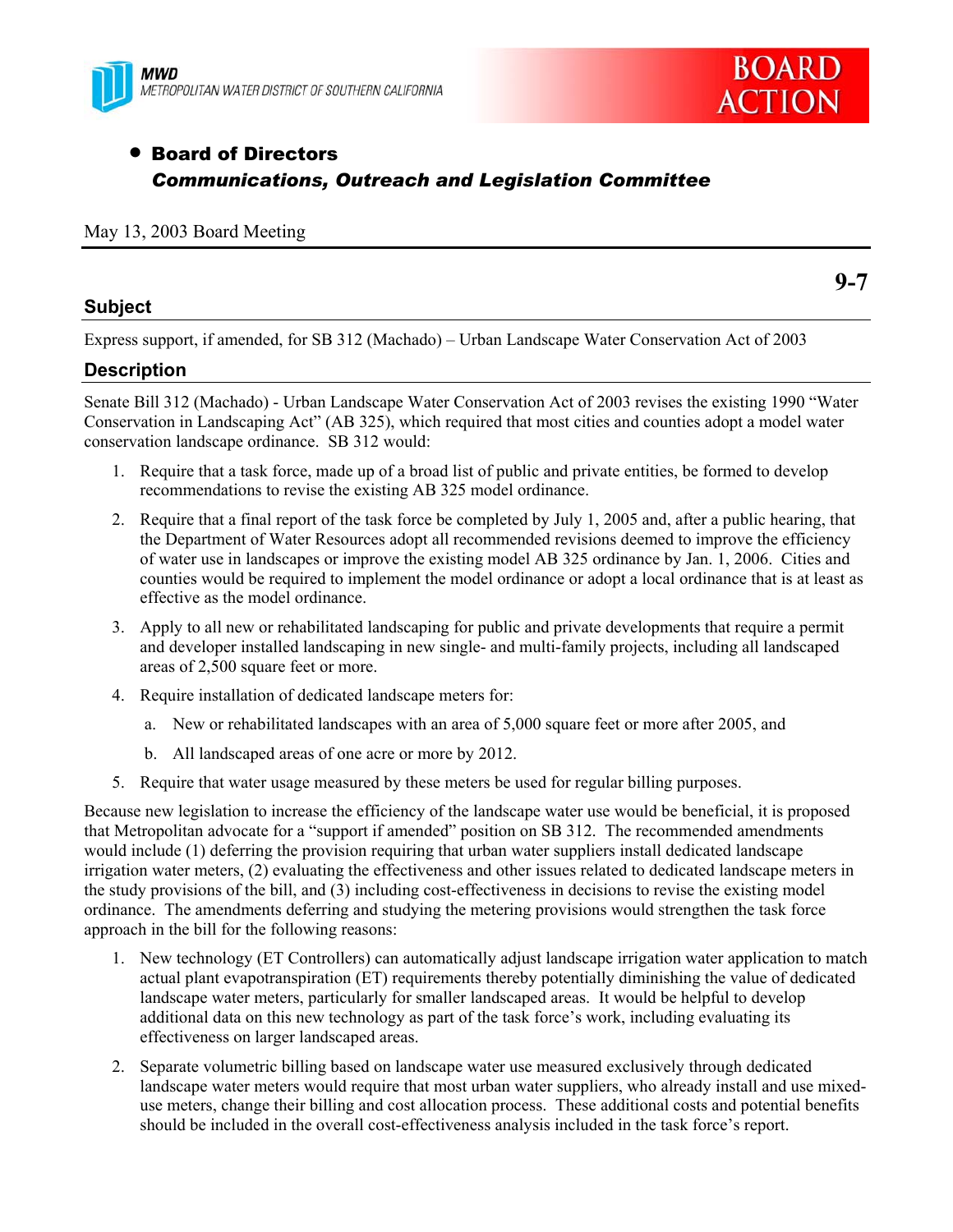- 3. There is insufficient data available on the effectiveness of installing dedicated landscape water meters, particularly for single-family homes, and additional information should be gathered to assist in determining the cost effectiveness of installing dedicated meters along with the new ET controller technology.
- 4. Mixed-use meters already installed in most parts of the state can be effective in developing data to assist water suppliers in targeting outdoor water conservation programs, including installation of ET controllers, particularly for smaller landscapes and single-family homes.

The cost-effectiveness amendment is being recommended to ensure that only reasonable requirements are included in any new ordinance adopted by the state.

Senate Bill 312 is included for reference in **Attachment 1**.

# **Policy**

By Minute Item 45208, dated February 11, 2003, the Board adopted water conservation policy principles.

# **California Environmental Quality Act (CEQA)**

CEQA determination for Options #1 and #2:

The proposed action is not defined as a project under CEQA because it involves continuing administrative activities, such as general policy and procedure making (Section 15378(b)(2) of the State CEQA Guidelines). In addition, where it can be seen with certainty that there is no possibility that the proposed action in question may have a significant effect on the environment, the proposed action is not subject to CEQA (Section 15061(b)(3) of the State CEQA Guidelines).

The CEQA determination is: Determine that the proposed action is not subject to CEQA pursuant to Sections 15378(b)(2) and 15061(b)(3) of the State CEQA Guidelines.

# **Board Options/Fiscal Impacts**

### **Option #1**

Adopt the CEQA determination and express support for SB 312 if amended as discussed in this letter. **Fiscal Impact:** None

# **Option # 2**

Adopt the CEQA determination and oppose the legislation. **Fiscal Impact:** None

# **Staff Recommendation**

Option #1

*Adán Ortega, Jr.* 

*Vice President, External Affairs* 

4/24/2003 *Date*

4/28/2003 *Date*

*Ronald R. Gastelum Chief Executive Officer* 

**Attachment 1 – Senate Bill No. 312** 

BLA #2295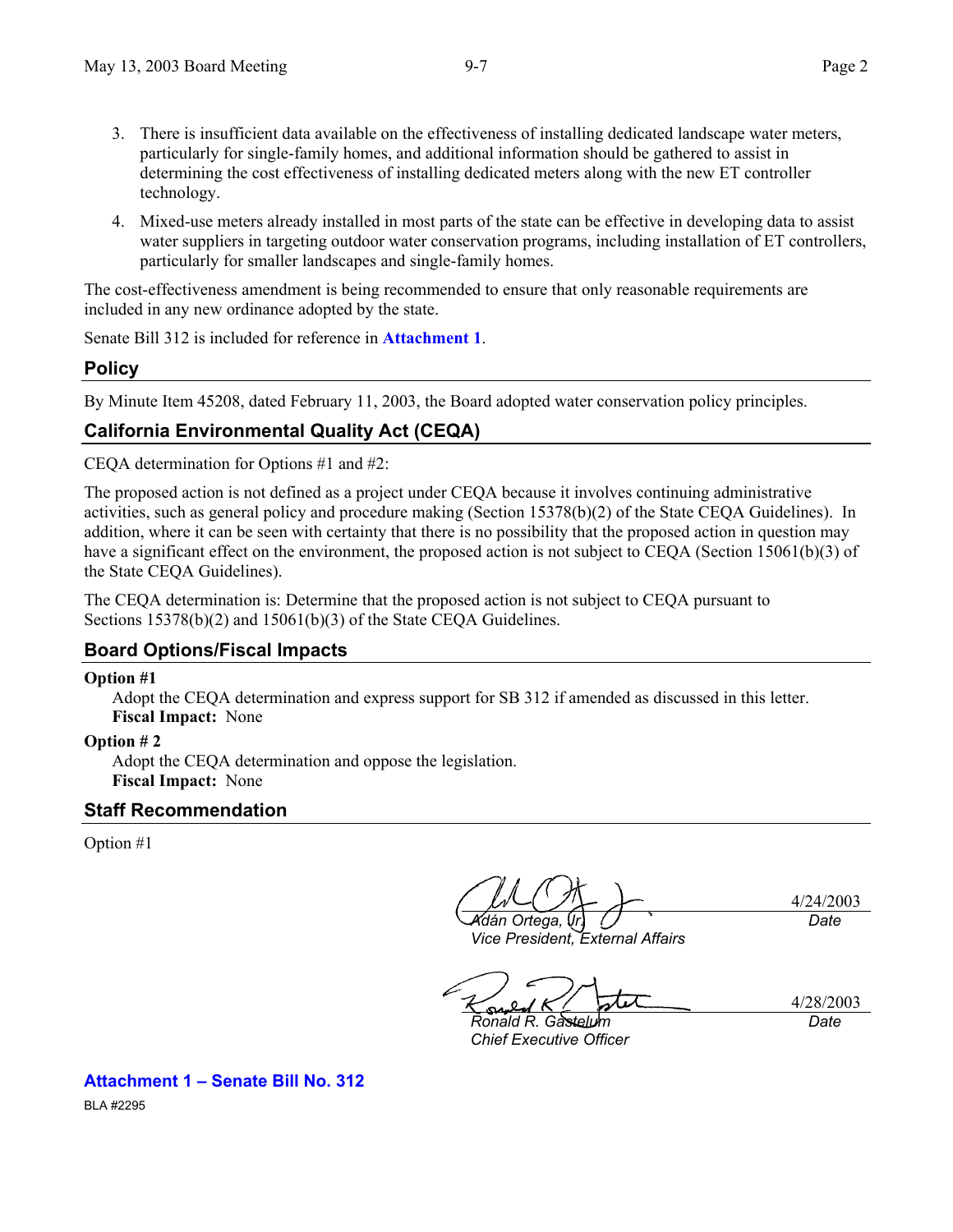AMENDED IN SENATE MARCH 28, 2003

**SENATE BILL** No. 312

#### **Introduced by Senator Machado**

February 19, 2003

An act to amend Sections 65591 and 65591.5 *65592* of, to amend the heading of Article 10.8 (commencing with Section 65591) of Division 1 of Title 7 of, and to add Section 65591.3 to *to add Sections 65591.3, 65591.7, 65600.1, 65600.2, 65600.3, 65600.4, 65600.5, 65600.6, and 65600.7 to, and to repeal Sections 65591.5, 65595, and 65596 of*, the Government Code, relating to water conservation.

#### LEGISLATIVE COUNSEL'S DIGEST

SB 312, as amended, Machado. Urban Landscape Water Conservation Act of 2003.

#### **Existing**

*(1) Existing* law, known as the Water Conservation in Landscaping Act, requires the Department of Water Resources to adopt a model local water efficient landscape ordinance which *that* each local agency may adopt and requires a local agency to adopt a water efficient landscape ordinance by January 1, 1993, unless the local agency adopts specified findings that an ordinance is unnecessary.

This bill would rename the act as the Urban Landscape Water Conservation Act of 2003 and would declare the Legislature's intent to modify the model water efficient landscape ordinance developed pursuant to the act to better promote the efficient use of water in the landscape while respecting the economic, environmental, aesthetic, and lifestyle choices of individuals and property owners *expand the act to apply to all new landscaping and all new rehabilitated landscaping for public agency projects and private developments that require a permit*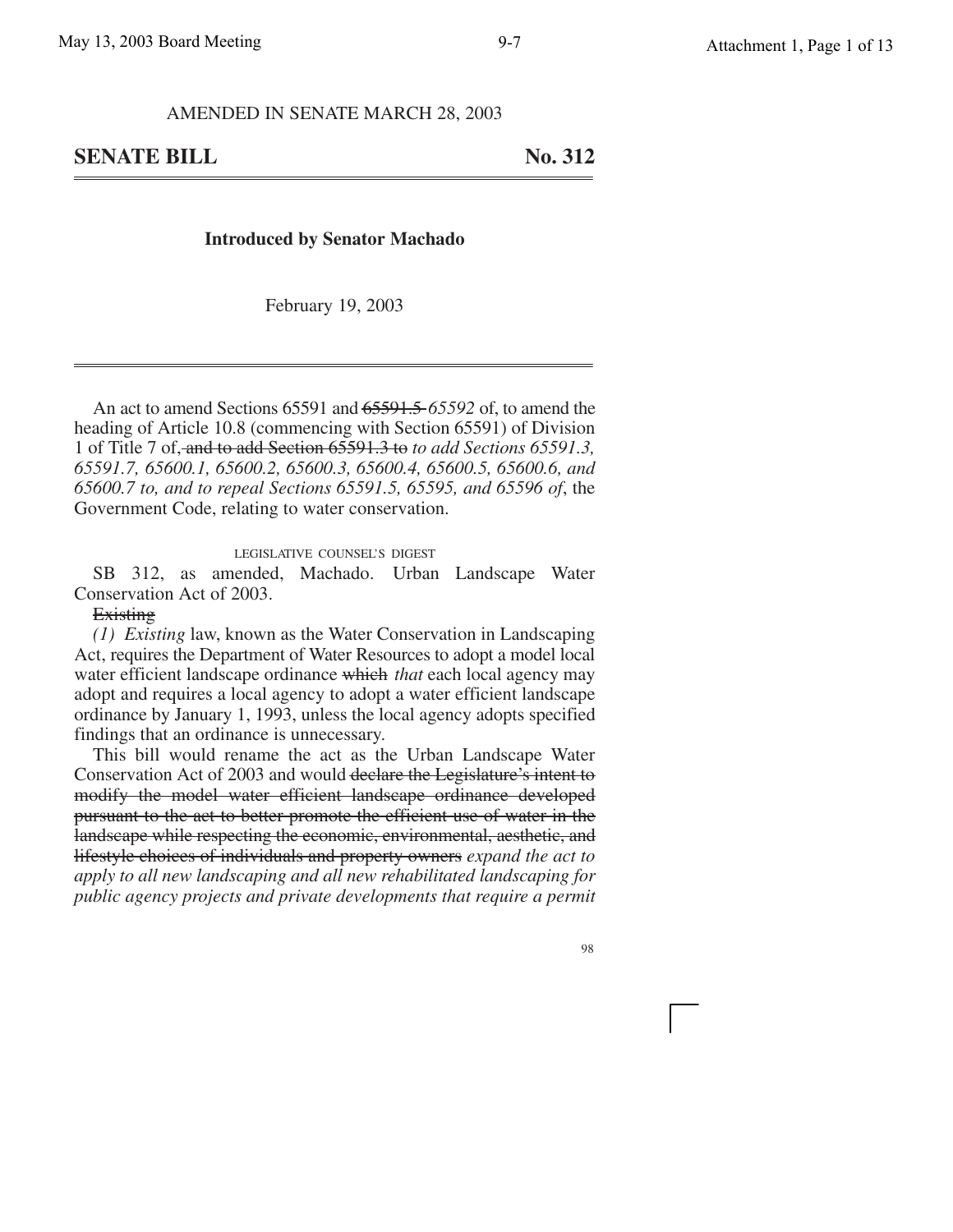#### **SB 312 — 2 —**

*and developer-installed landscaping in new single-family and multifamily projects. The bill would also require, after January 1, 2005, that public water systems serving 3,000 or more connections install or require the installation of, water meters, thus imposing a state-mandated local program*.

*The bill would provide for a revised model local water efficient landscape ordinance and the appointment of a task force, until 30 days following the submission of its final report, or July 1, 2005, whichever occurs first, with specified members to work with the department to develop, evaluate, and recommend, among other things, guidelines and proposals for improving the efficiency of water use in new and existing urban irrigated landscapes in the state. The bill would also require the department to hold a public hearing regarding the proposed guidelines and revised model ordinance and to distribute these to local agencies no later than January 31, 2006.*

*The bill would also require the revised model ordinance to take effect one year after its adoption by the department in all local jurisdictions, except where the local agency adopts and maintains a revised model ordinance that meets certain requirements or adopts a resolution containing specified findings, as specified. Local agencies that enforce the revised model ordinance by July 1, 2006, or have adopted their own, shall be eligible during the 2007 and 2008 fiscal years for priority consideration when seeking specified funding for local capital improvement and other infrastructure projects.*

*The bill would also require the department to issue an unspecified amount in competitive grants during the 2004 fiscal year to support weather-sensitive irrigation controller pilot projects and to develop recommendations, no later than July 1, 2010, regarding the statewide application of this technology.*

*(2) The California Constitution requires the state to reimburse local agencies and school districts for certain costs mandated by the state. Statutory provisions establish procedures for making that reimbursement, including the creation of a State Mandates Claims Fund to pay the costs of mandates that do not exceed \$1,000,000 statewide and other procedures for claims whose statewide costs exceed \$1,000,000.*

*This bill would provide that, if the Commission on State Mandates determines that the bill contains costs mandated by the state, reimbursement for those costs shall be made pursuant to these statutory provisions.*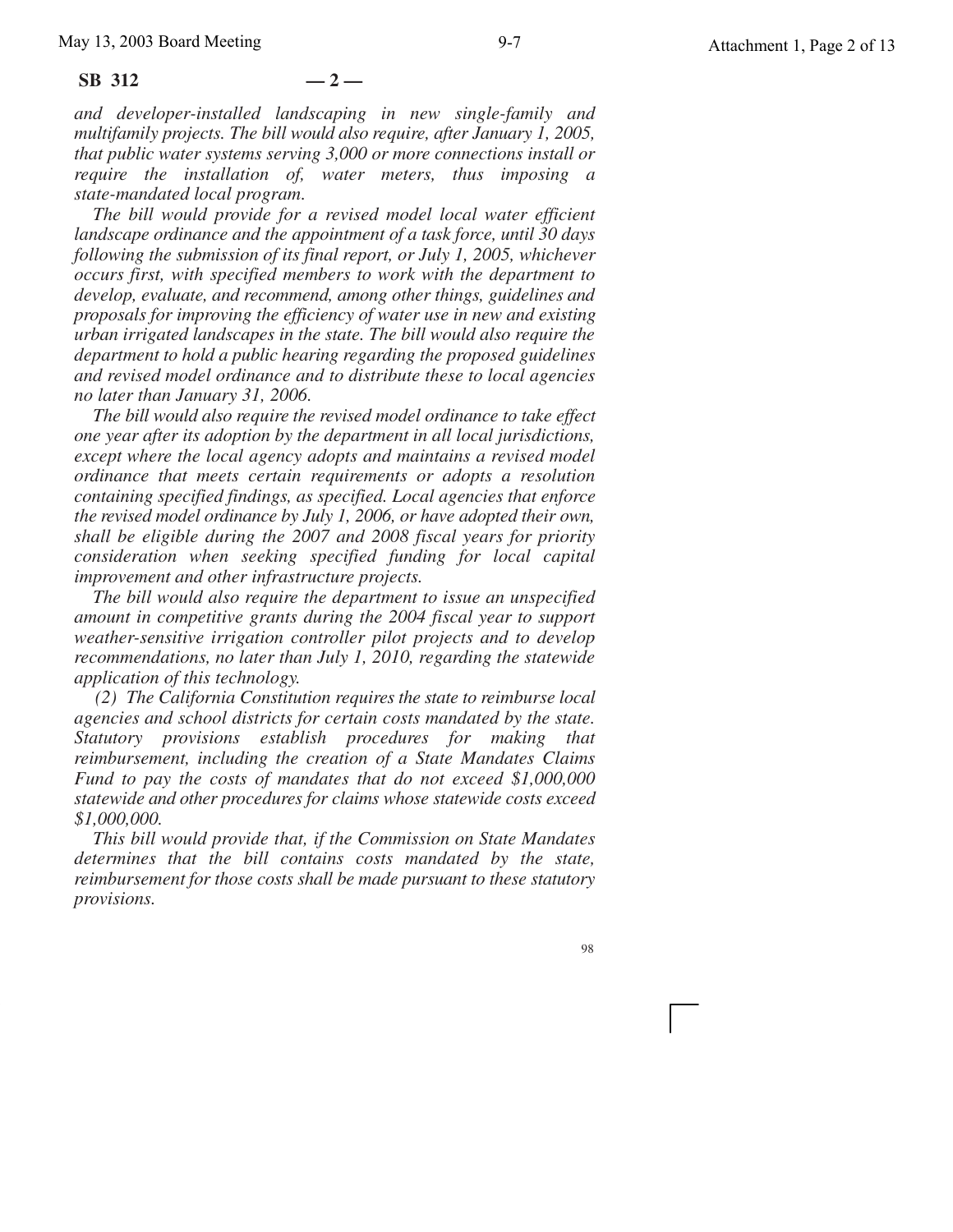**—3— SB 312**

Vote: majority. Appropriation: no. Fiscal committee: no *yes*. State-mandated local program: no *yes*.

### *The people of the State of California do enact as follows:*

1 2 3 4 5 6 7 8 9 10 11 12 13 read: 14 15 following: 16 17 18 19 20 21 22 23 24 25 26 27 28 29 30 31 32 SECTION 1. The heading of Article 10.8 (commencing with Section 65591) of Division 1 of Title 7 of the Government Code is amended to read: Article 10.8. Urban Landscape Water Conservation Act of 2003 SEC. 2. Section 65591 of the Government Code is amended to read: 65591. This article may be cited and shall be known as the Urban Landscape Water Conservation Act of 2003. SEC. 3. Section 65591.3 is added to the Government Code, to 65591.3. The Legislature finds and declares all of the (a) Adequate water supply reliability for all uses is essential to the future economic and environmental health of this state. (b) Developing environmentally and economically sound strategies to meet future water supply and wastewater treatment needs is key to protecting and restoring aquatic resources in this state. (c) Economic analysis by urban water agencies and the goals and objectives of the CALFED Bay-Delta Program Record of Decision have identified urban water conservation as a cost-effective approach to addressing water supply needs. (d) The CALFED Record of Decision calls for an ambitious statewide urban water use efficiency program, above and beyond the implementation of current best management practices for water use efficiency, and includes linkages that ensure balanced implementation of the 12 CALFED program elements in the four problem areas. (e) There is a clear public interest in ensuring that the highest

33 practicable level of landscape water use efficiency is achieved

34 throughout the state.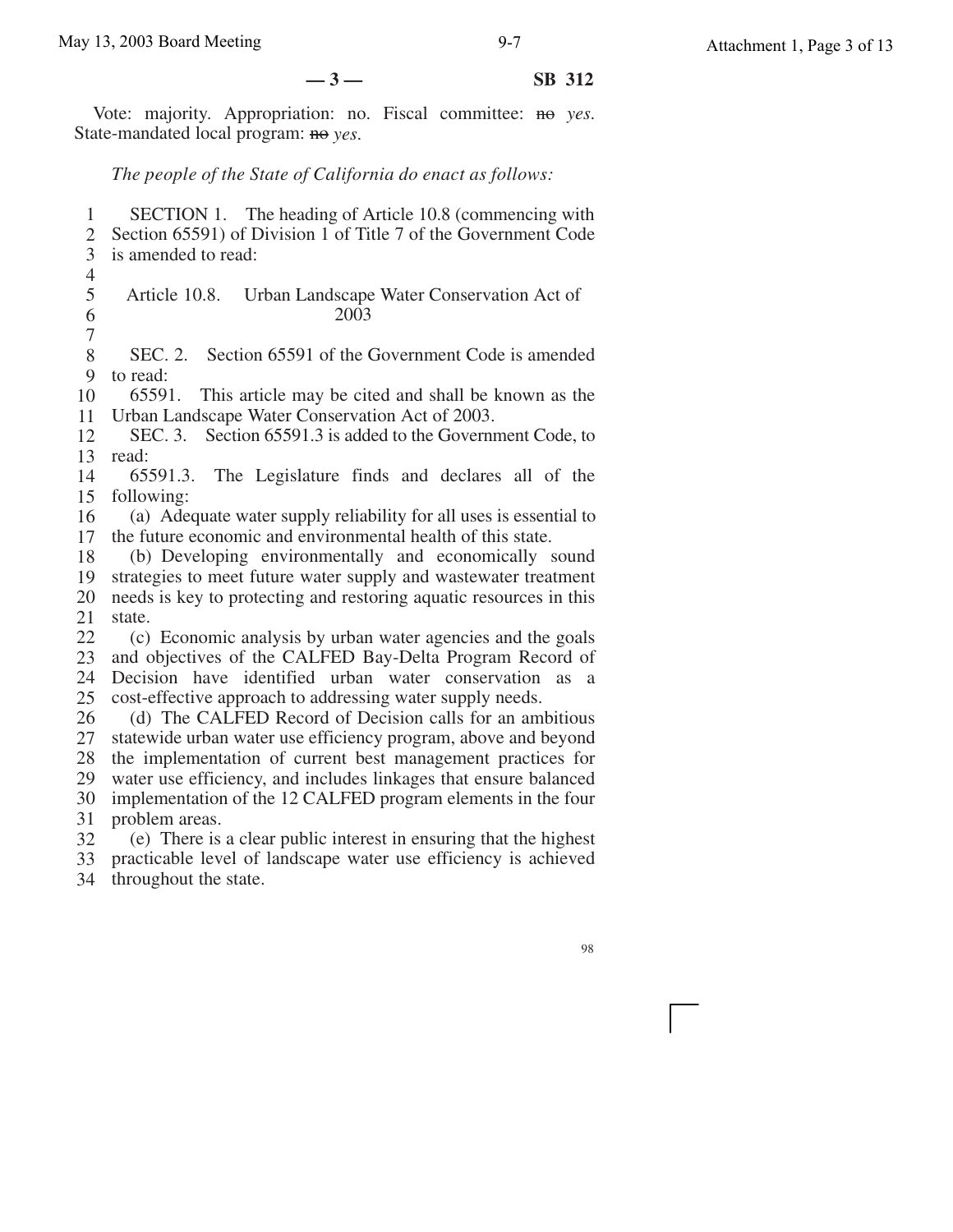#### **SB 312 — 4 —**

1 2 3

5

7 8 9

11

13 14

31 32 33

35

37 38 39

4 have gained valuable experience that can be applied to produce 6 10 12 15 to read: 29 30 34 efficient landscape ordinance developed pursuant to this article to 36 while respecting the economic, environmental, aesthetic, and 40 Department of Water Resources prepare and promote the use of a 98 (f) During the 10 years since the signing of the ''Memorandum of Understanding Regarding Urban Water Conservation in California,'' many urban water and wastewater treatment agencies significant statewide savings of water, energy, and associated infrastructure costs. This experience indicates a need to regularly revise and update water conservation methodologies and practices. (g) Recent advances in landscape design, irrigation technology, and landscape maintenance practices have been developed. (h) Coordination between state and local agencies, as well as the landscape industry, could lead to significantly increased landscape water use efficiency. SEC. 4. Section 65591.5 of the Government Code is amended 65591.5. (a) It is the intent of the Legislature that the Department of Water Resources prepare and promote the use of a model water efficient landscape ordinance which local agencies may adopt. (b) It is the intent of the Legislature that the Department of Water Resources adopt a model water efficient landscape ordinance based on recommendations from a task force representing the landscape, water, and building industries, local agencies, and others. (c) It is the intent of the Legislature that the task force reach general agreement on those provisions which will be included in the model water efficient landscape ordinance. (d) It is the intent of the Legislature that the task force consider the most recent information on efficient landscape irrigation technologies and those elements of existing water efficient landscape ordinances which have proven successful in reducing water consumption. (e) It is the intent of the Legislature to modify the model water better promote the most efficient use of water in the landscape lifestyle choices of individuals and property owners. *SEC. 4. Section 65591.5 of the Government Code is repealed.* 65591.5. (a) It is the intent of the Legislature that the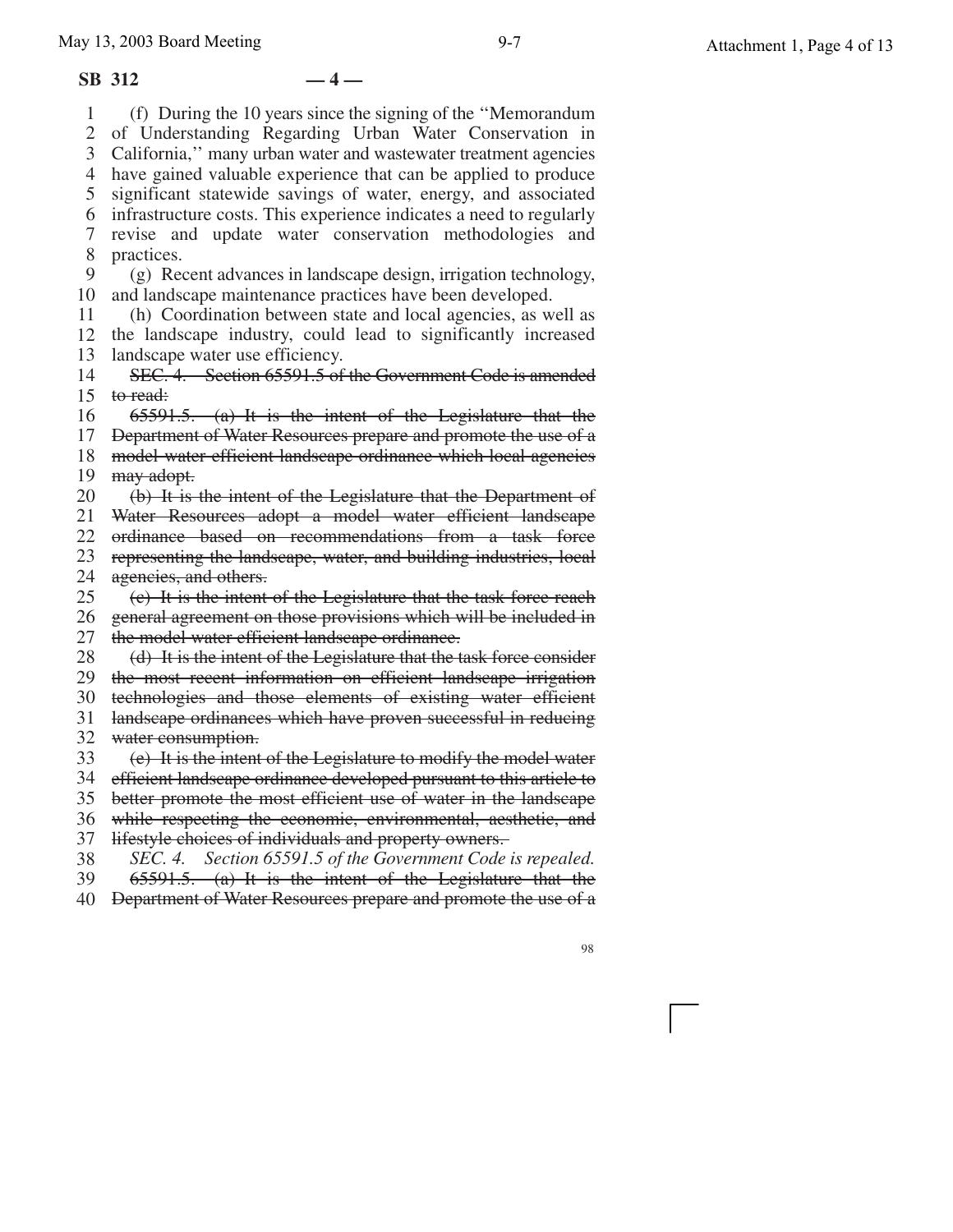**—5— SB 312**

1 2 3 4 5 6 7 8 9 10 the model water efficient landscape ordinance. 11 12 13 14 15 water consumption. 16 17 18 19 20 21 22 23 24 25 26 27 28 29 30 31 32 33 34 35 36 model water efficient landscape ordinance which local agencies may adopt. (b) It is the intent of the Legislature that the Department of Water Resources adopt a model water efficient landscape ordinance based on recommendations from a task force representing the landscape, water, and building industries, local agencies, and others. (c) It is the intent of the Legislature that the task force reach general agreement on those provisions which will be included in (d) It is the intent of the Legislature that the task force consider the most recent information on efficient landscape irrigation technologies and those elements of existing water efficient landscape ordinances which have proven successful in reducing (e) It is the intent of the Legislature that the model water efficient landscape ordinance developed pursuant to this article promote the most efficient use of water in the landscape while respecting the economic, environmental, aesthetic, and lifestyle choices of individuals and property owners. *SEC. 5. Section 65591.7 is added to the Government Code, to read: 65591.7. (a) Except as provided in subdivision (b), this article shall apply to all of the following: (1) All new landscaping and all new rehabilitated landscaping for public agency projects and private developments that require a permit. (2) Developer-installed landscaping in new single-family and multifamily projects. (b) Except as provided pursuant to Section 65600.7, this article shall not apply to any of the following: (1) Homeowner-provided landscaping at single-family residences and multifamily condominium or cooperative projects. (2) Cemeteries. (3) Registered historical sites. (4) Ecological restoration projects that do not require a*

37 *permanent irrigation system.*

38 39 *permanent irrigation system. (5) Mine-land reclamation projects that do not require a*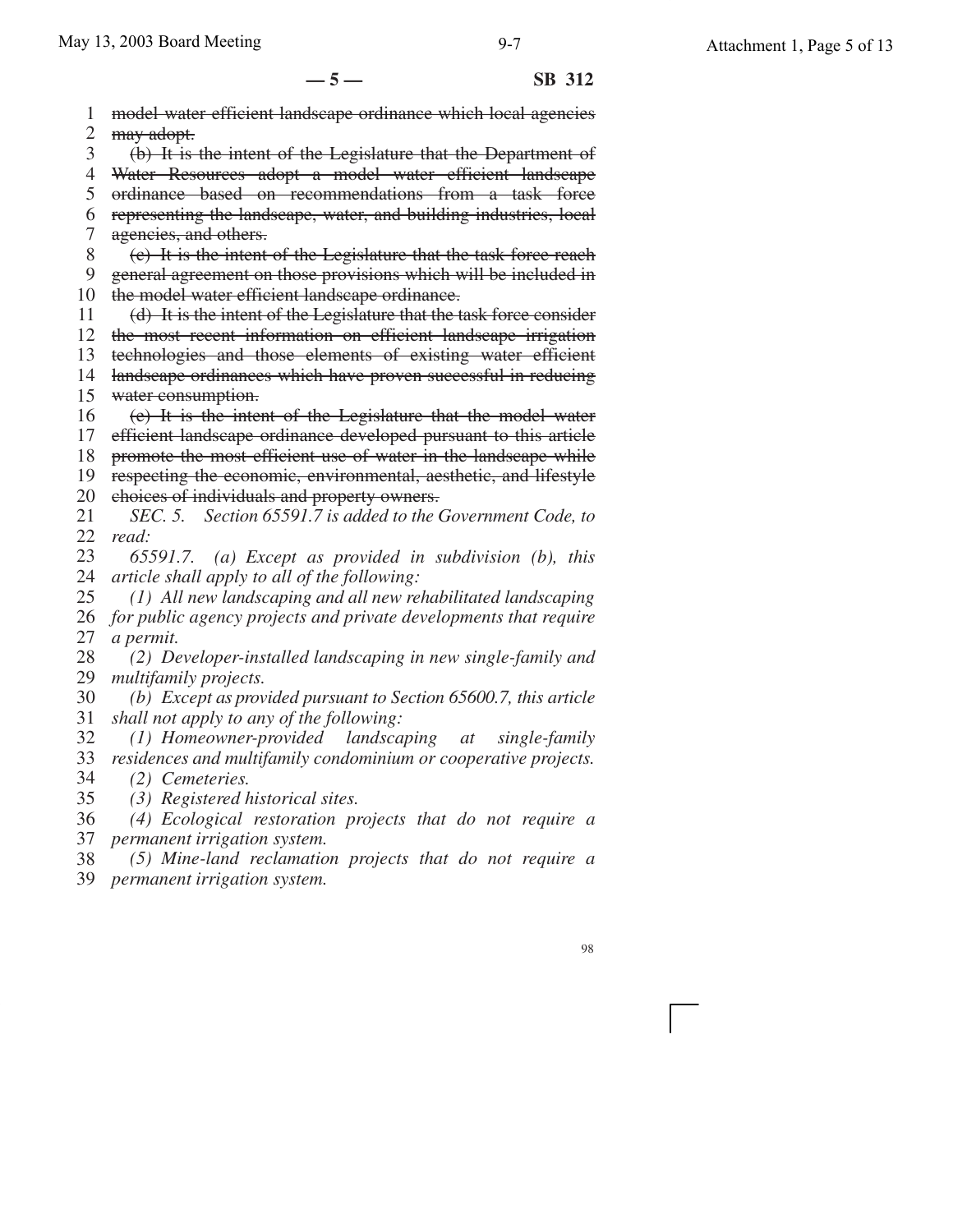#### **SB 312 — 6 —**

7

1 2 *(6) Any project with a landscaped area that is less than 2,500 square feet.*

3 4 *SEC. 6. Section 65592 of the Government Code is amended to read:*

5 6 used in this section govern the construction of this article: 65592. Unless the context requires otherwise, the definitions

(a) ''Department'' means the Department of Water Resources.

8 9 (b) *''Estimated total water use'' means the annual total amount of water estimated to be needed to keep the plants in the*

10 *landscaped areas healthy, and is based upon factors that include,* 11 *but are not limited to, the local evapotranspiration rate, the size*

12 *of the landscaped area, the types of plants, and the efficiency of the* 13 *irrigation system.*

14 15 *evaporated from adjacent soil surfaces and transpired by plants* 16 *during a specific time. (c) ''Evapotranspiration'' means the quantity of water*

17 18 *numeric value that, when applied to reference evapotranspiration,* 19 20 *(d) ''Evapotranspiration adjustment factor'' means the adjusts for plant factors and irrigation efficiency to yield the amount of water that needs to be applied to the landscape.*

21 22 *(e) (1) ''Landscaped area'' means an entire parcel of land excluding all of the following:*

23 *(A) Building footprint.*

24 *(B) Nonirrigated portions of parking lots.*

25 *(C) Hardscapes, including, decks, patios, and driveways.*

26 27 *(D) Other nonporous areas, vegetable gardens, orchards, and unirrigated native vegetation.*

28 29 *ornamental pools, and spas are included in the calculation of the* 30 *(2) Exterior water features, including ponds, fountains, landscaped area.*

31 32 *(f)* ''Local agency'' means any city, county, or city and county.  $(e)$ 

33 34 *limit of annual applied water for the established landscaped area, (g) ''Maximum applied water allowance'' means the upper*

35 36 *evapotranspiration adjustment factor, and the size of the* 37 *based upon the area's reference evapotranspiration, the landscaped area.*

38 39 *measurement of environmental parameters that affect the water (h) ''Reference evapotranspiration'' means a standard*

40 *use of plants in a specific geographic location, derived from the*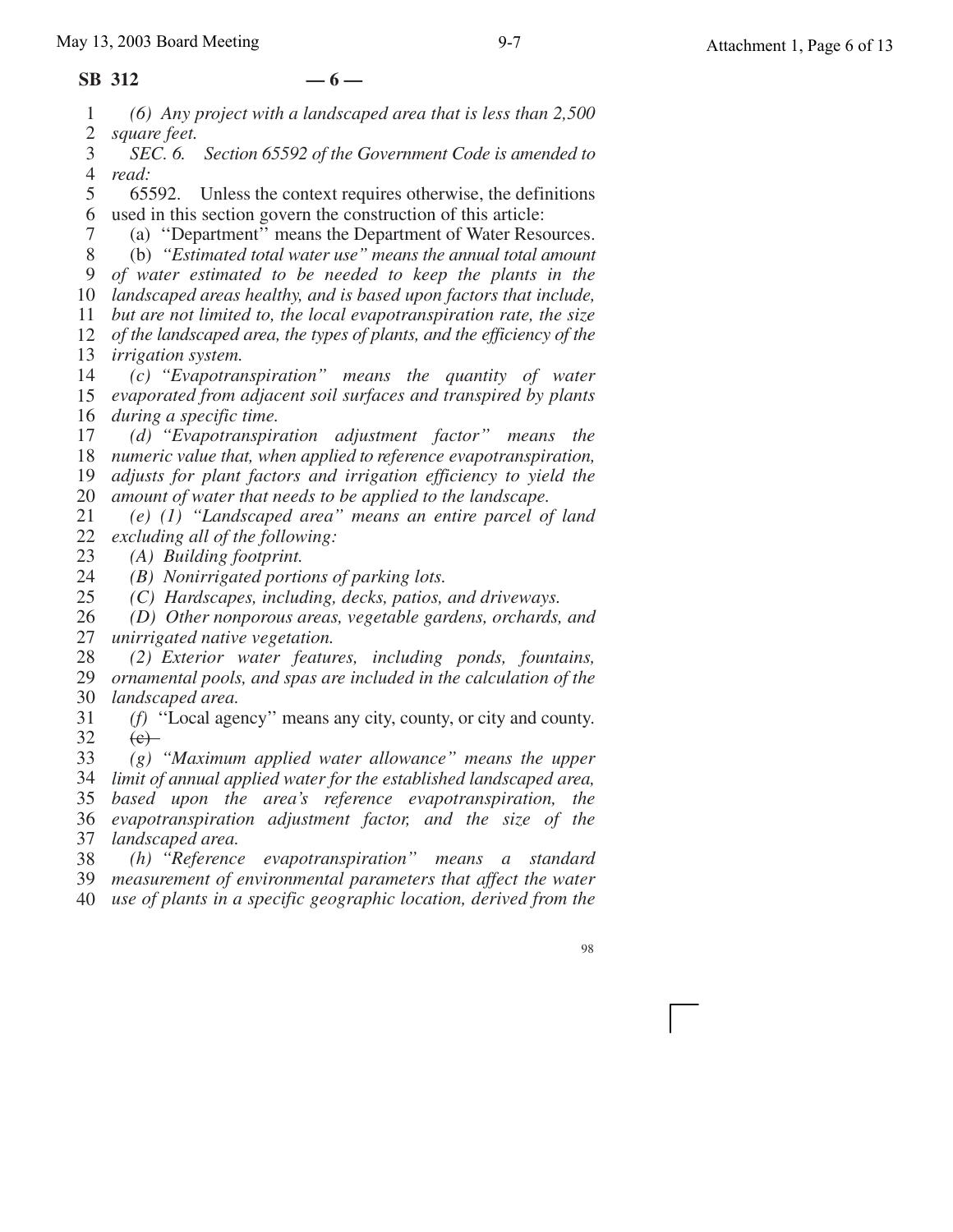1 2 3 4 5 6 7 8 9 *evapotranspiration of a large field of four- to seven-inch tall, cool-season grass that is well watered. (i) ''Rehabilitated landscaped area'' or ''rehabilitated landscaping'' means any relandscaping project that requires the issuance of a permit. (j)* ''Water efficient landscape ordinance'' means an ordinance or resolution adopted by a local agency to address the efficient use of water in landscaping. *(k) ''Water service provider'' shall have the same meaning as*

10 11 12 *''urban water supplier'' pursuant to Section 10617 of the Water Code. SEC. 7. Section 65595 of the Government Code is repealed.*

13 14 a water efficient landscape ordinance or has not adopted findings 15 16 17 18 19 20 21 22 65595. If by January 1, 1993, a local agency has not adopted based on climatic, geological, or topographical conditions, or water availability, which state that a water efficient landscape ordinance is unnecessary, the model water efficient landscape ordinance adopted by the department pursuant to subdivision (a) of Section 65594 shall take effect on January 1, 1993, and shall be enforced by the local agency and have the same force and effect as if adopted by the local agency. *SEC. 8. Section 65596 of the Government Code is repealed.*

23 24 65596. To the extent feasible, local agencies that adopt a water efficient landscape ordinance after the model water efficient

25 landscape ordinance is adopted by the department, shall consider

26 the provisions of the model.

27 28 *SEC. 9. Section 65600.1 is added to the Government Code, to read:*

29 30 31 32 *65600.1. (a) Not later than February 1, 2004, the department shall appoint an advisory task force to work with department staff to develop, evaluate, and recommend proposals for improving the efficiency of water use in new and existing urban irrigated*

33 34 *landscapes in the state, including the drafting of revisions to the model local water efficient landscape ordinance adopted by the*

35 36 *department pursuant to Section 65594. The department shall chair the task force.*

37 38 *(1) The task force shall consist of one member from each of the following:*

- 39 *(A) The Resources Agency.*
- 40 *(B) The State Department of Health Services.*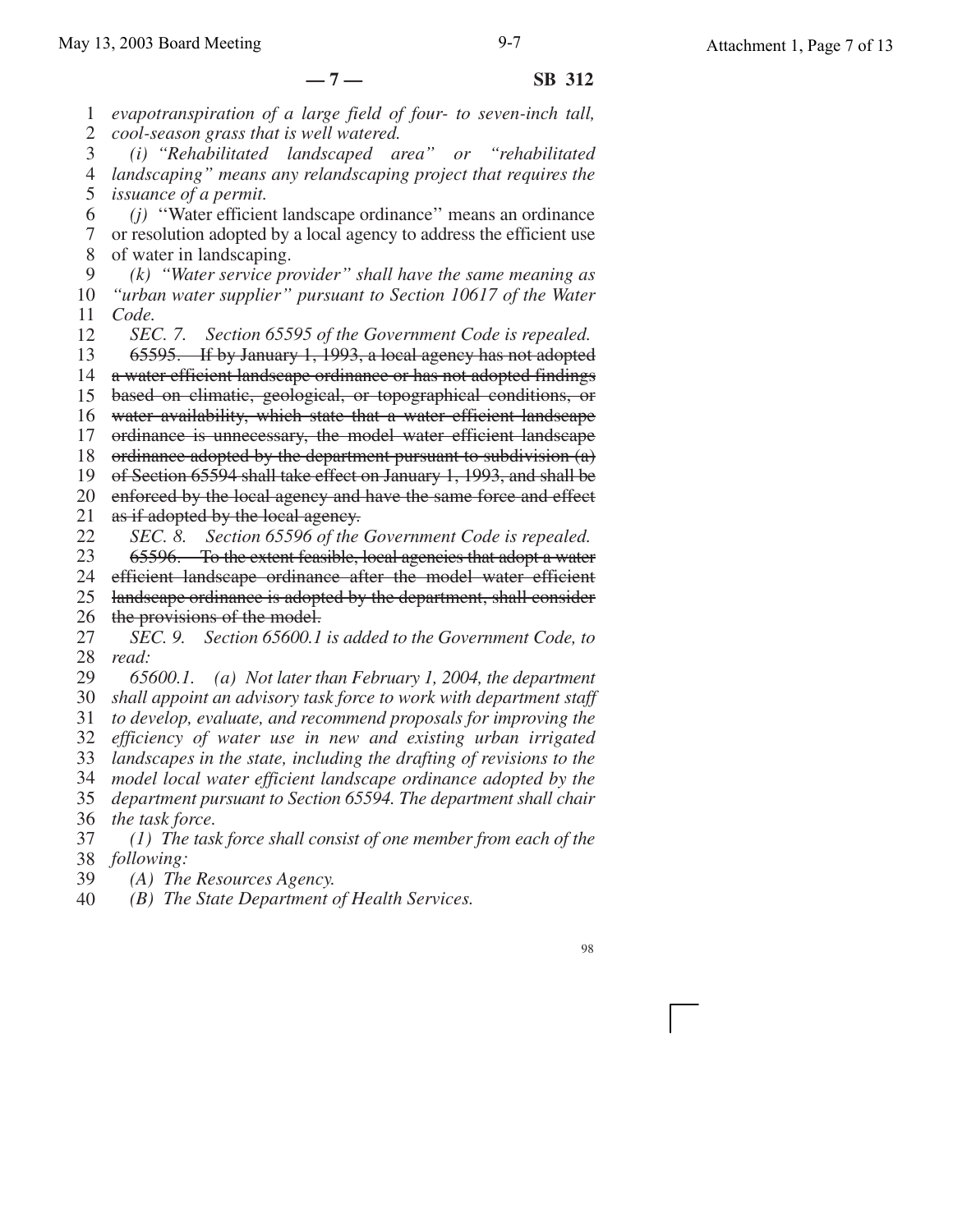#### **SB 312 — 8 —**

- 1 *(C) The State Water Resources Control Board.*
- 2 *(D) The CALFED Bay-Delta Program.*
- 3 4 *(E) The United States Department of the Interior, if that agency wishes to participate.*
- 5 6 *department: (2) The task force shall also include, as determined by the*
	- *(A) One representative of landscape contractors.*
- 8 9 *(B) One representative of the manufacturers or designers of irrigation equipment.*
- 10 11 *(C) One representative of the Green Industry Council of California.*
- 12 13 *industry. (D) One representative of the building and construction*
- 14 *(E) Two representatives of retail urban water suppliers.*
- 15 *(F) One representative of urban water wholesalers.*
- 16 17 *(G) Two representatives from recognized environmental advocacy groups.*
- 18 *(H) One representative from the League of California Cities.*
- 19 20 *involved in urban water conservation programs. (I) One representative from a community-based organization*
- 21 22 *(J) One representative from the California Urban Water Conservation Council.*
- 23 *(K) One representative from the University of California.*
- 24 25 *Counties. (L) One representative from the California State Association of*
- 26 27 *(b) The task force shall examine and report by February 1, 2005, on the following matters:*
- 28 *(1) Review and make recommendations for strengthening the*
- 29 *Model Water Efficient Landscape Ordinance (Division 2, Title 23,*
- 30 31 *California Code of Regulations, Chapter 2.7) in the following areas:*
- 32 *(A) The ''ET Adjustment Factor.''*
- 33 34 *landscapes. (B) Incentives for use of reclaimed or recycled water in new*
- 35 36 *vegetation in new public agency projects and private* 37 *(C) Incentives for the protection or restoration of native developments subject to the model ordinance.*
- 38 *(D) Full accounting for the replacement water required by*
- 39 *evaporation losses of water features, including ponds, fountains,*
- 40 *ornamental pools, and spas, when calculating the estimated total*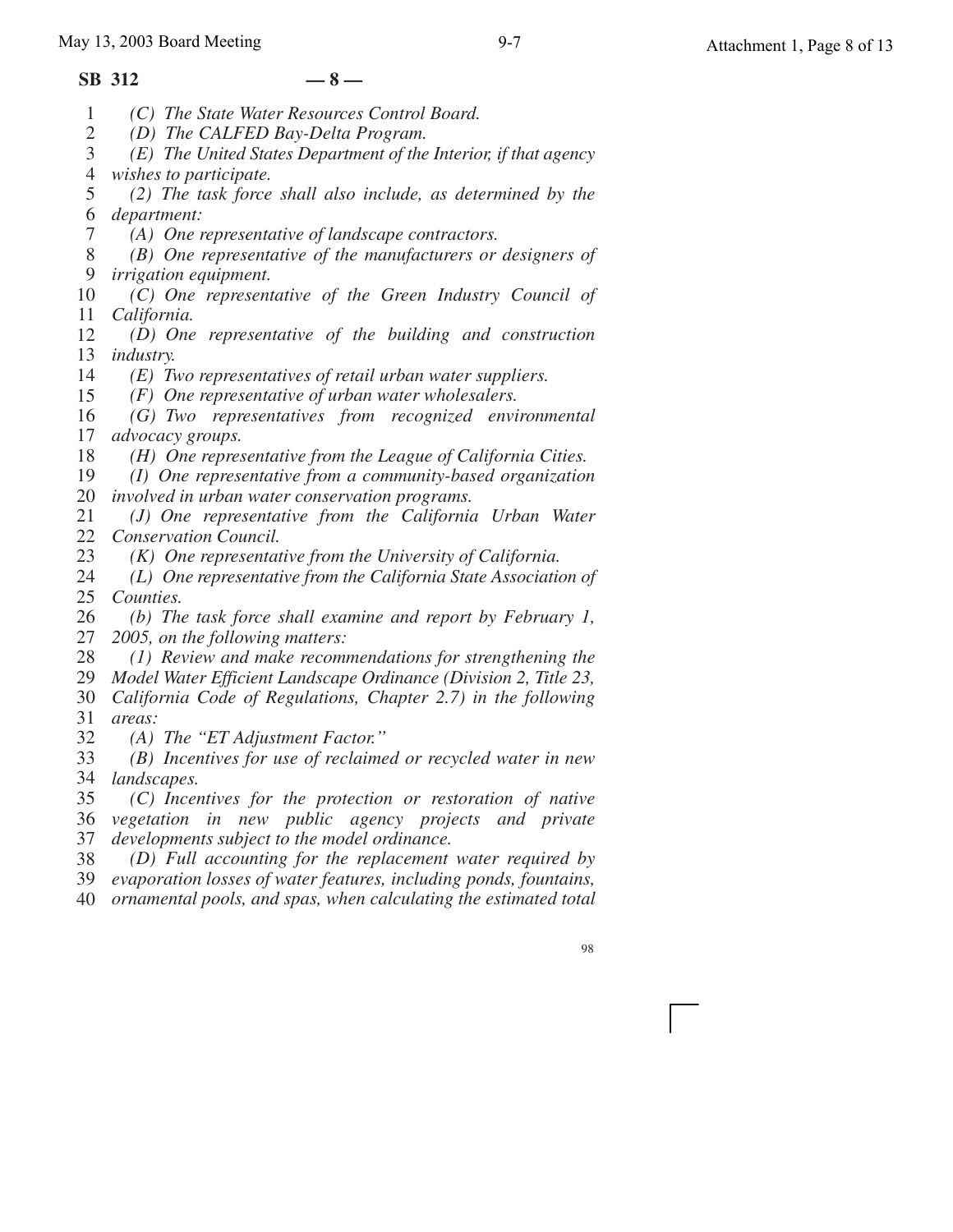1 2 *water use and the maximum applied water allowance of new landscaped areas.*

3 4 *irrigation throughout each hydrozone within the irrigated area. (E) Minimizing overspray and runoff, and ensuring uniform*

5 6 *areas upon their installation with the requirements of the* 7 *(F) Provisions for verifying the compliance of new landscaped ordinance.*

8 9 10 *(G) Periodic review of the operation, maintenance, and resulting water efficiency of landscapes installed under the provisions of the ordinance.*

11 12 *(H) Simplified requirements and compliance procedures for small builders.*

13 14 *the task force may recommend. (I) Other proposals for strengthening the model ordinance as*

15 16 *any alternative local water efficient landscape ordinance. (J) Identification of minimum factors that may be included in*

17 18 *local agency or other interested parties to evaluate any local water* 19 20 21 *(2) Devise and recommend guidelines that can be used by a efficient landscape ordinance for consistency with and equivalency to the model ordinance as revised pursuant to this article.*

22 23 *additional matters: (3) Review and make recommendations on the following*

24 25 *standards for landscape irrigation equipment, including* 26 27 *(A) Potential labeling requirements and performance weather-sensitive irrigation controllers and other equipment sold or installed in California.*

28 29 *landscaped areas. (B) Potential use and application of water budgets for irrigated*

30 31 *(C) Potential standardized training and certification requirements for personnel engaged in the business of the design,*

32 *installation, operation, or maintenance of irrigated landscapes,*

33 *including water budgets.*

34 35 *the adoption and implementation of landscaping efficiency* 36 *measures. (D) Potential use of incentives and disincentives to encourage*

37 38 *existing irrigated landscapes. (E) Other measures for improving the water efficiency of*

39 40 *(F) Areas for further research and development regarding water efficient plant varieties, water efficient irrigation*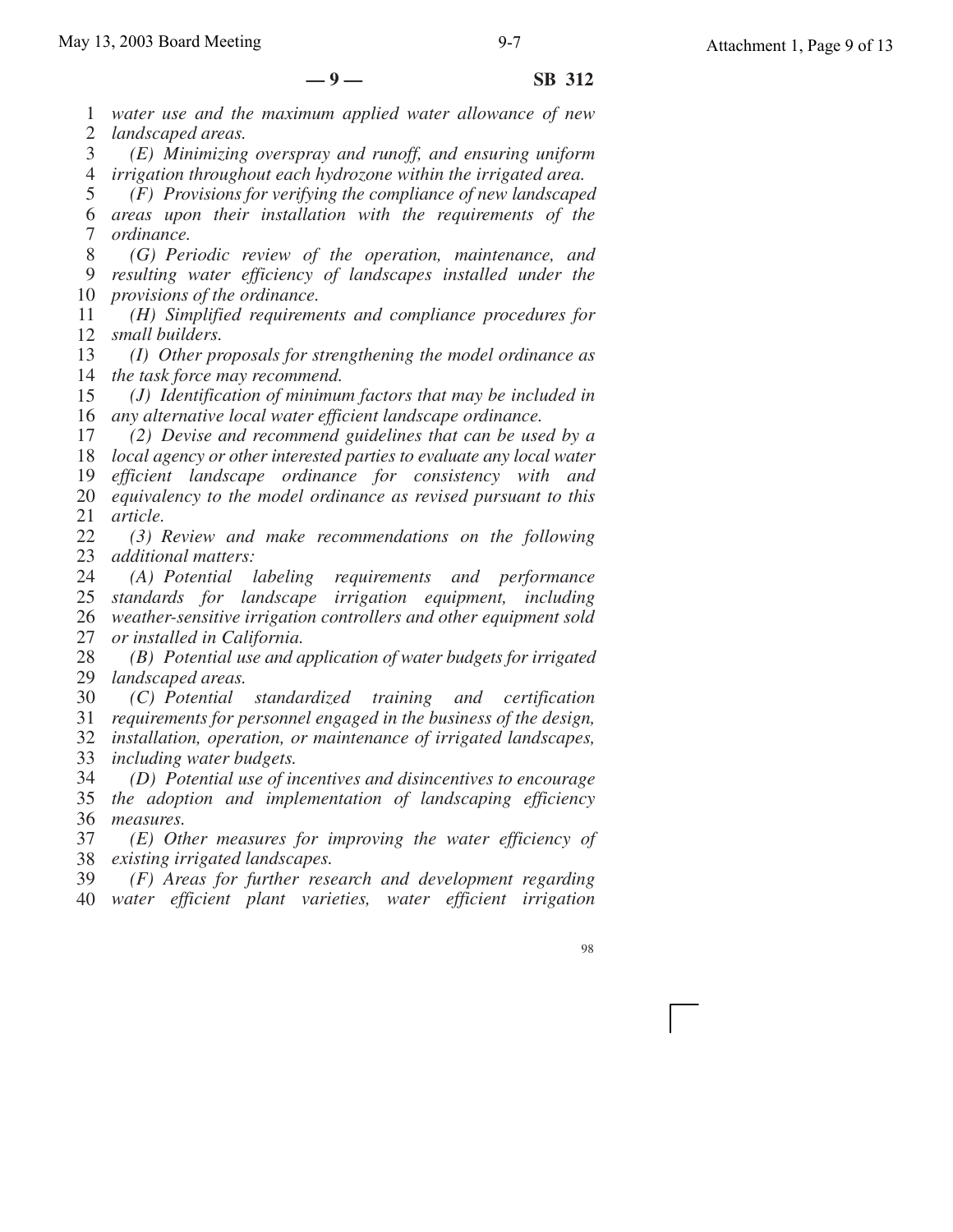1 *equipment, and remote monitoring of landscape water*

2 *consumption, together with plans for organizing, funding, and*

- 3 *conducting such research.*
- 4 *(c) The task force shall cease to exist on the date which is 30*

5 *days following the submission of its final report, or July 1, 2005,* 6 *whichever occurs first.*

7 8 *SEC. 10. Section 65600.2 is added to the Government Code, to read:*

9 10 *after holding a public hearing, shall do both of the following: 65600.2. (a) Not later than January 1, 2006, the department,*

11 *(1) Adopt all revisions to the model local water efficient*

12 *landscape ordinance recommended by the task force established*

13 *pursuant to Section 65600.1 that are deemed by the department to*

14 15 *improve the efficiency of water use in landscapes or otherwise improve the effectiveness of the model ordinance.*

16 *(2) Adopt guidelines, recommended by the task force, and*

17 *deemed by the department to be appropriate, that can be used by*

18 *a local agency or other interested parties to evaluate any local*

19 *water efficient landscape ordinance for consistency with and*

20 *equivalency to the model ordinance as revised.*

21 22 *(b) Not later than January 31, 2006, the department shall distribute the revised model ordinance and the guidelines for local*

23 *agencies to determine the efficacy of local water efficient*

24 *landscape ordinances to all local agencies and shall post such*

25 *model ordinance and guidelines on its official Web site.*

26 27 *SEC. 11. Section 65600.3 is added to the Government Code, to read:*

28 29 *65600.3. (a) On the date that is one year after the date upon which the revised model local water efficient landscape ordinance*

30 *is adopted by the department pursuant to subdivision (a) of Section*

31 *65600.2, the model ordinance shall take effect and remain in effect*

32 *within the jurisdiction of each local agency, and shall be enforced*

33 *by the local agency and have the same force and effect as if adopted*

34 *by that local agency, except within the jurisdiction of any local*

35 *agency that does either of the following:*

36 37 38 *(1) Adopts and maintains in effect a new or revised water efficient landscape ordinance that meets all of the following requirements:*

39 40 *(A) Is at least as effective in achieving landscape water efficiency as the model local ordinance adopted by the department*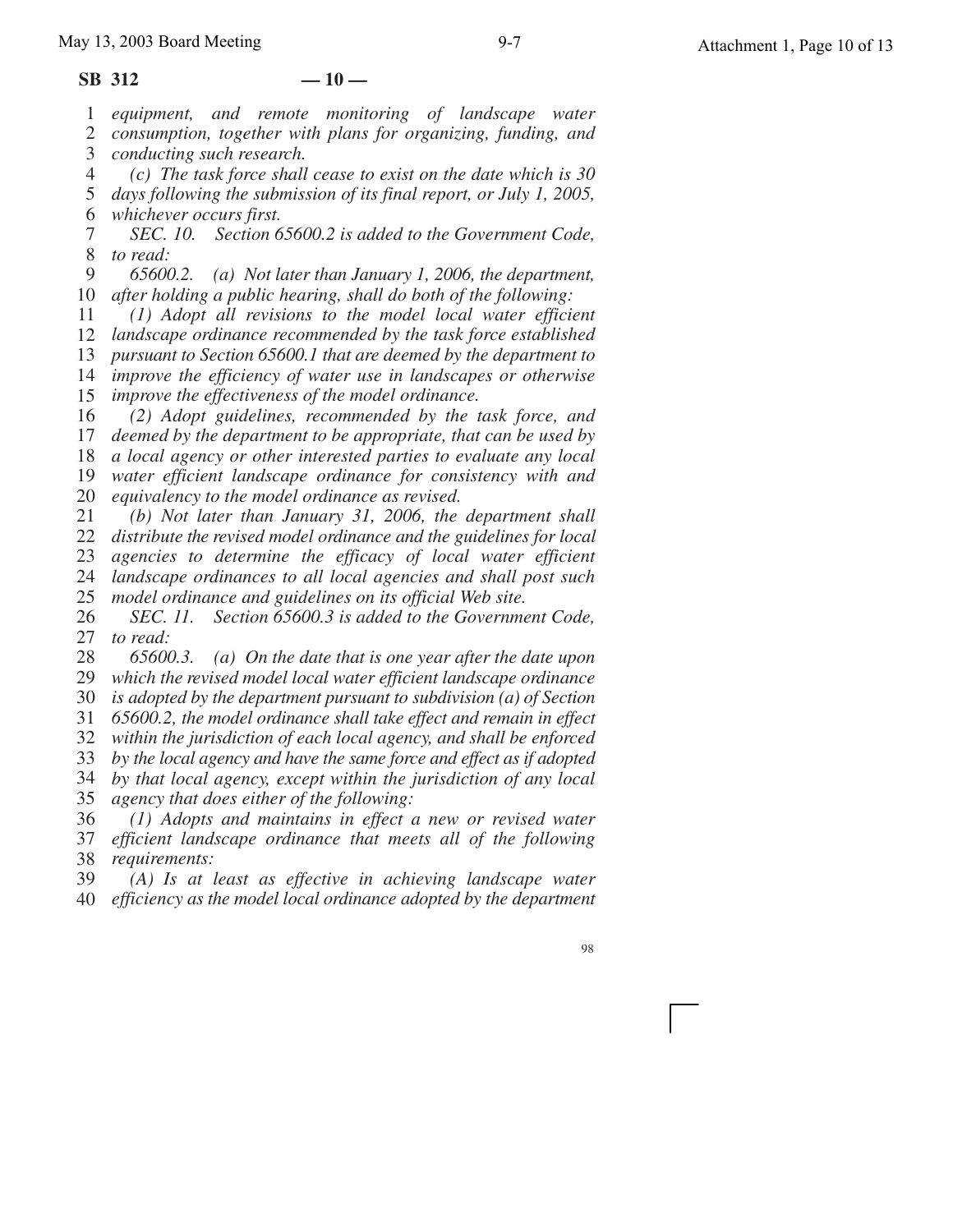1 *pursuant to subdivision (a) of Section 65600.2, when evaluated*

2 *using the guidelines adopted by the department pursuant to this*

3 *article.*

4 5 *ordinance. (B) Addresses each of the major elements of the revised model*

6 7 8 *(C) Addresses any other factors determined by the local agency to be necessary to achieve the local agency's landscape water conservation objectives.*

9 10 *60 days of adoption. (D) Is forwarded by the local agency to the department within*

11 12 13 14 15 *(2) Adopts a resolution containing findings substantiating that 100 percent of the reference evapotranspiration of cool season grass is met in at least six consecutive months by natural precipitation throughout its jurisdiction, which resolution must be readopted no less frequently than every five years, and forwards*

16 *each resolution to the department within 60 days of adoption.*

17 18 *landscape ordinance prior to July 1, 2006, may seek technical (b) Local agencies that adopt a new or revised water efficient*

19 *assistance from the department by requesting the department to*

20 *review and provide comment on the new or revised water efficient*

21 *landscape ordinance to make a determination that it is at least as*

22 *effective as the revised model local water efficient landscape*

23 24 *ordinance, pursuant to the guidelines established under subdivision (a) of Section 65600.2.*

25 26 *SEC. 12. Section 65600.4 is added to the Government Code, to read:*

27 28 *65600.4. The department shall establish by January 1, 2007, and update not less frequently than every five years thereafter, a*

29 30 *directory to be posted on the department's official Web site that shall contain both of the following:*

31 32 33 *(a) The revised water efficient landscape ordinances adopted by local agencies and submitted to the department pursuant to paragraph (1) of subdivision (a) of Section 65600.3.*

34 35 36 *(b) The resolutions adopted by local agencies and submitted to the department pursuant to paragraph (2) of subdivision (a) of Section 65600.3.*

37 38 *SEC. 13. Section 65600.5 is added to the Government Code, to read:*

39 40 *65600.5. (a) If, by July 1, 2006, a local agency is either enforcing the revised model water efficient landscape ordinance*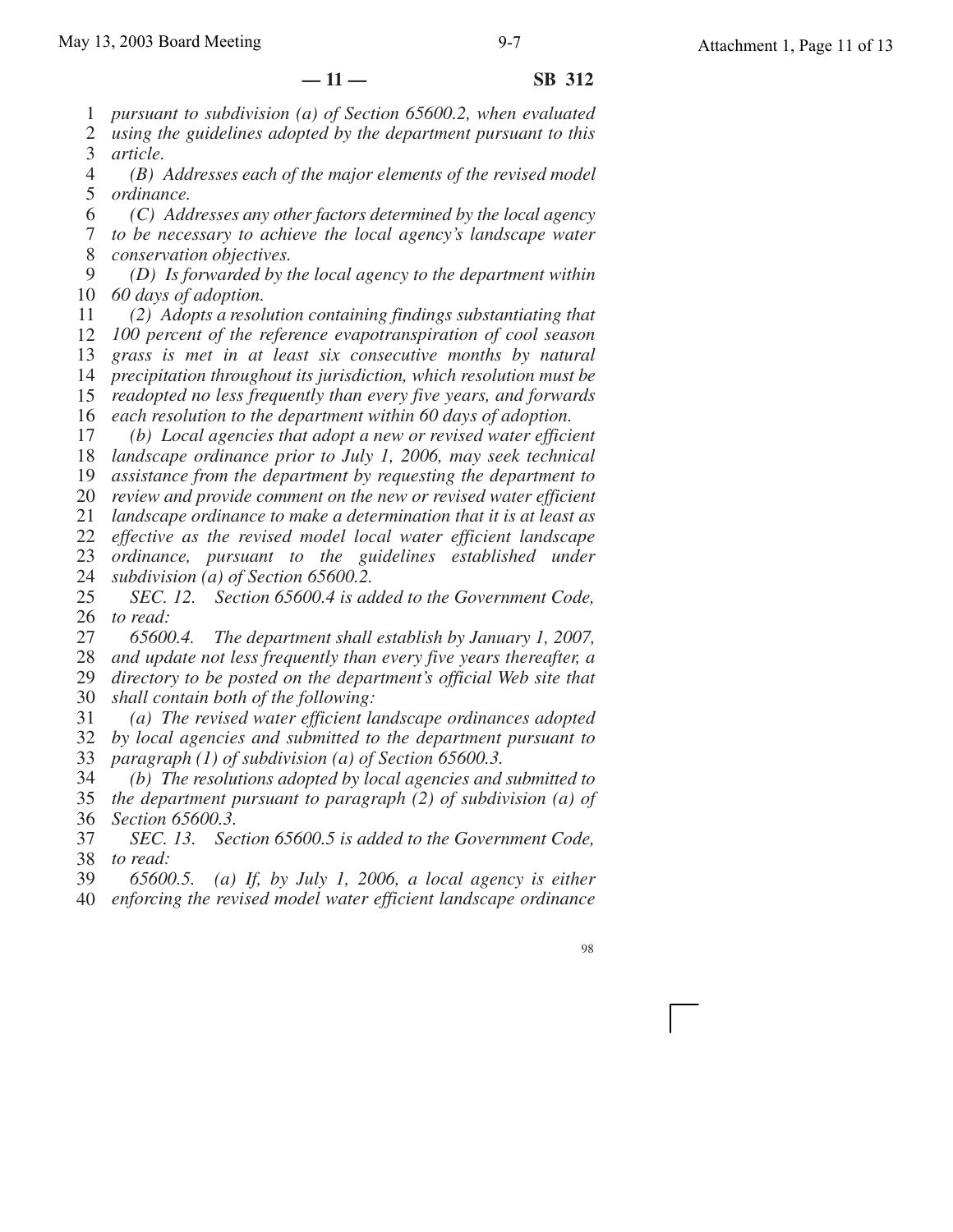#### **SB 312 — 12 —**

1 *adopted by the department pursuant to subdivision (a) of Section*

2 *65600.2, or has adopted its own new or revised ordinance that it*

3 *has determined through the use of the guidelines adopted by the*

4 *department pursuant to subdivision (a) of Section 65600.2, to be*

5 *at least as effective as the revised model ordinance, the local agency shall be eligible during the 2007 and 2008 fiscal years for*

6 7

8 *by the California Infrastructure and Economic Development priority consideration among local agency applicants for funding*

9 *Bank, and for priority consideration among local agency*

10 *applicants for funding pursuant to Division 24 (commencing with*

11 *Section 78500) and Division 26 (commencing with Section 79000)*

12 *of the Water Code, to the extent consistent with those divisions,*

13 14 *when seeking funding for local capital improvement and other infrastructure projects.*

15 *(b) No provision in this chapter shall affect the allocation of per*

16 *capita funds to the local government entities pursuant to Section*

17 *5096.332 or Section 5096.333 of the Public Resources Code.*

18 19 *SEC. 14. Section 6500.6 is added to the Government Code, to read:*

20 *6500.6. Beginning July 1, 2007, the department shall take*

21 *into consideration the adoption and enforcement status of the local*

22 23 *water efficient landscape ordinance of a local agency applying for any of the following:*

24 25 *(a) A competitive grant or loan for water use efficiency measures.*

26 27 *(b) A competitive grant or loan for water recycling infrastructure assistance.*

28 *(c) Drought assistance.*

29 30 *to read: SEC. 15. Section 65600.7 is added to the Government Code,*

31 32 *65600.7. (a) After January 1, 2005, a public water system serving 3,000 or more service connections shall install, or require*

33 *the installation of, a separate water meter used exclusively to*

34 35 *measure the volume of water delivered to either of the following: (1) Any new irrigated landscaped area of 5,000 square feet or*

36 *more.*

37 38 *(2) Any new rehabilitated irrigated landscaped area of 5,000 square feet or more.*

39 40 *(b) After January 1, 2006, the water usage measured by the water meters serving any irrigated landscaped area pursuant to*